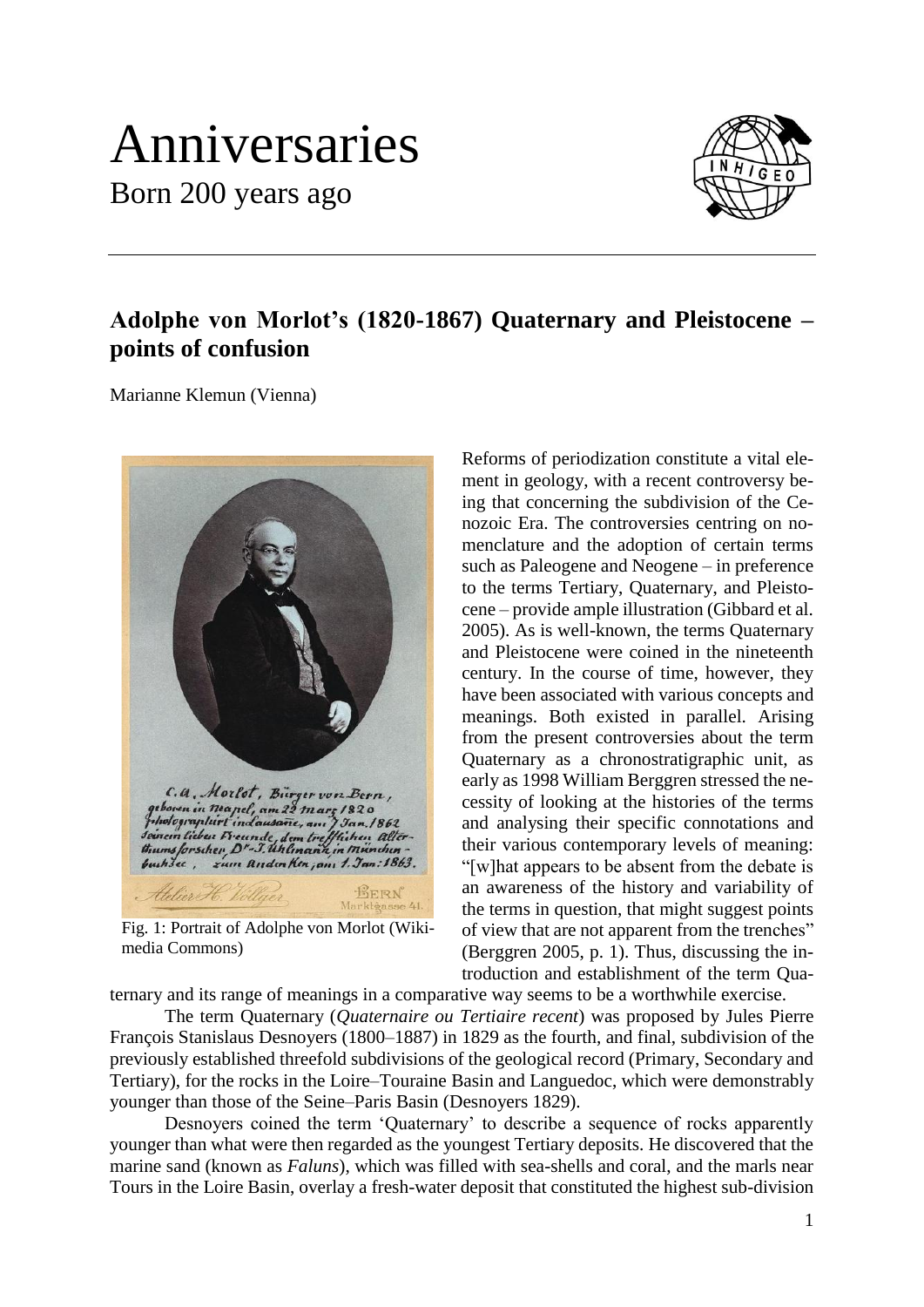of the Paris group and extended without further sub-division over the plateau between the Seine and Loire Basins. That was the starting-point for the argument that a new stratigraphic category (or unit as we would say) had to be defined. The name and meaning of the term were quickly adopted, though subsequently modified.

Nevertheless, in several texts, Adolphe Morlot is mentioned in various contexts as far as his involvement with the initial use of the term Quaternary is concerned. William Sarjeant simply asserted that Morlot was the 'originator of the term "Quaternary"' (Sarjeant 1980, **3**, p. 1751), not mentioning others before Morlot at that point in his bibliography. Moreover, Sarjeant failed to state what Morlot *meant* by the term. In the introductory part of his chapter on Quaternary geology in his *Geschichte der Geologie in Deutschland* (*History of Geology in Germany*), Otfried Wagenbreth emphasised that the 'most recent layers of the surface of the earth were called Quaternary by the Swiss scholar A. v. Morlot as an extension of the term "Tertiary"' (Wagenbreth 1999, p. 117). In the *Geschichte der Geologie und Paläontologie* (*History of Geology and Palaeontology*) by Karl Alfred Zittel (1899) it was briefly stated that: 'in 1839, Lyell suggested the term Pleistocene for Buckland's Diluvium; in 1854 Morlot's suggestion was Quaternary' (Zittel 1899, p. 717).

I am not arguing from the vague statements cited above that it was Morlot who gave the term 'Quaternary' an 'official' character, or, less dramatically, that he was responsible for coining the name in 1854: the term Quaternary had already been accepted in German textbooks (Morlot 1854). In that same year, for example, Carl Vogt, in an overview in his geology textbook (Vogt, 1854), gave the Pleistocene Era a further name, that of *Quaternary formations* (tidal deposits, loess, erratic phenomena) (Vogt 1854, p. 624). However, Edward Forbes [1846] had previously given a glacial signification to the term Pleistocene, which Charles Lyell opposed; and if not ascribed to the Deluge, erratics were generally associated with glaciation in some way. Morlot gave the term a new twist – namely a *glacial* connotation. Why did this confusion arise?

Adolph von Morlot (1820–1867), the son of a Bernese patrician family, studied mathematics, first in his hometown, and then in Paris at the *Collège St Barbe*. From Paris, he proceeded to Freiberg in order to study mining. In 1844, Carl Friedrich Naumann (1797–1873) travelled in the area around Rüdersdorf in Saxony prompted by Bernhard von Cotta, who was fascinated by the glacial striae in the Swiss Jura, and accompanied by the twenty-four-year old Morlot. While Naumann was hesitant in ascribing the striae to some previous glaciation (Naumann 1844), Morlot, who was familiar with such phenomena and the discussions from his home country, Switzerland, went a step further and solved the question by means of a bold hypothesis (Morlot 1844). To him, findings such as boulders and the so called *Gletschertöpfe* (moulin potholes, or 'kettle-holes') as well as the scratches on the backs of shells were evidence of a former glaciation of the entire region. He postulated that a Scandinavian glaciation had extended southwards to Central Saxony in "historical times" (Morlot 1844). He was the first who postulated the inland glaciation (Morlot 1844) which was not acknowledged by geologists of his time.

What do we learn from this example? It is often wrong to praise who was the first. Morlot gave the term Quaternary a new direction, the connection to glaciation and the ice-age.

## **Further Reading**

BERGGREN, W. A. 2005. The Cenozoic Era: Lyellian (chrono)stratigraphy and nomenclatural reform at the millennium. *Stratigraphy*, **2**, 1–12.

DESNOYERS, J. 1829. Observations sur un ensemble de dépôts marins plus récents que les terrains tertiaires du bassin de la Seine, et pouvant constituer une formation géologique distincte. *Annales des sciences naturelles*, **16**, 171–214, 402–491.